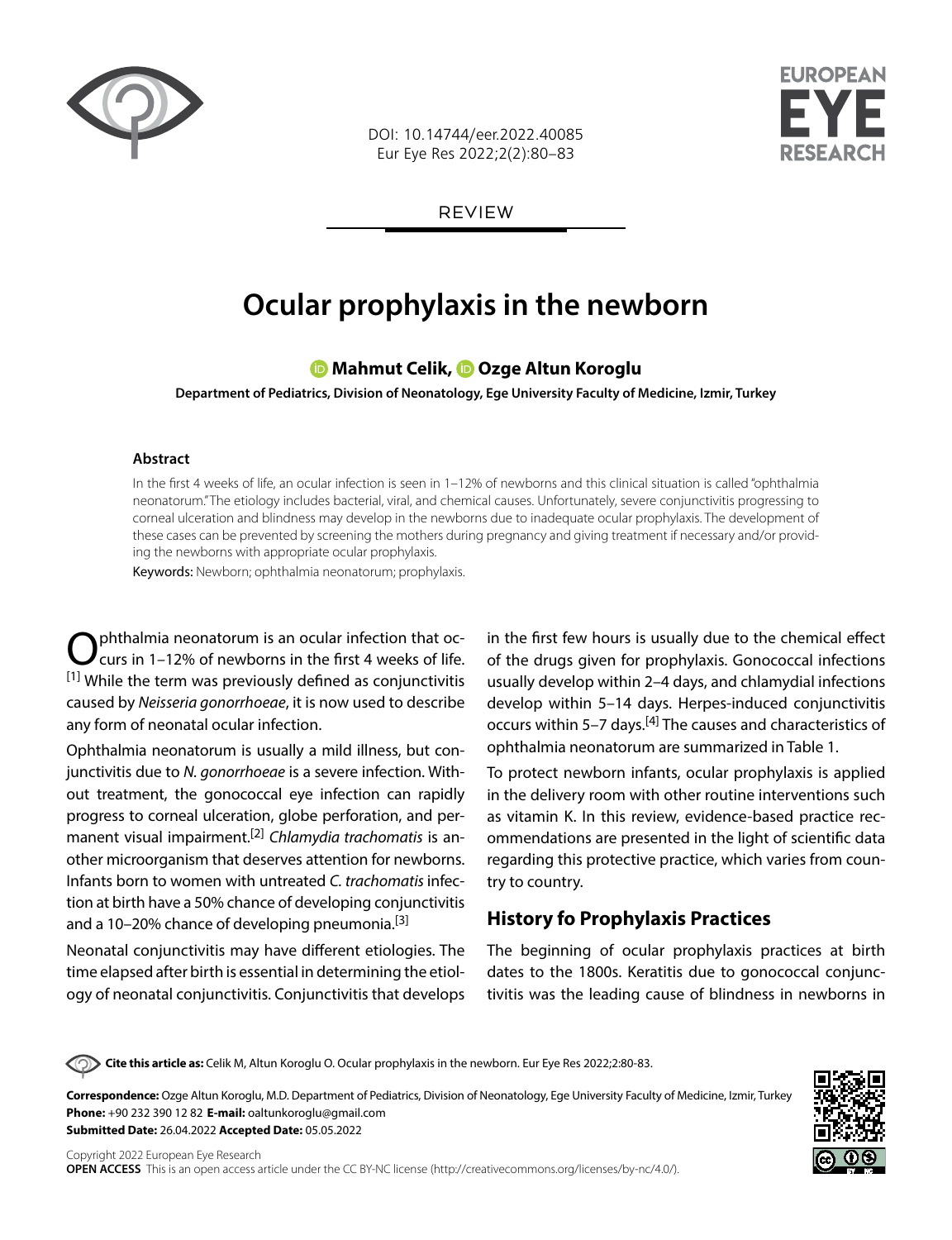| Cause                          | <b>Clinical features</b>                                                                                                                                                                                                                                                                                                                                                                                          |
|--------------------------------|-------------------------------------------------------------------------------------------------------------------------------------------------------------------------------------------------------------------------------------------------------------------------------------------------------------------------------------------------------------------------------------------------------------------|
| Chemical conjunctivitis        | It may develop due to drugs used for prophylaxis. Conjunctival hyperemia and tearing begin within a<br>few hours of drug administration. It usually heals spontaneously within 24–36 h without the need for<br>treatment                                                                                                                                                                                          |
| Chlamydial conjunctivitis      | It begins 5–14 days after birth, unilaterally or bilaterally. Lid edema, papillary conjunctival reaction and<br>pseudo membrane formation may be seen. The secretion, which is serous in the early period, turns into<br>a mucopurulent or bloody state in the later stages. In severe cases, conjunctival scarring may progress<br>with pannus in the peripheral cornea and scarring in the cornea               |
| Gonococcal conjunctivitis      | It gives symptoms after the first 24–48 h. Chemosis, conjunctival membrane, pseudomembrane, and<br>acute purulent secretion are among the findings. The eyelids are hard and edematous. Since it can pass<br>through the intact corneal epithelium, it can cause corneal ulceration and endophthalmitis                                                                                                           |
| Other bacterial conjunctivitis | They typically appear after 2–5 days, but they can appear at any time. Lid edema, conjunctival<br>hyperemia, and purulent secretion are among the findings                                                                                                                                                                                                                                                        |
| Viral conjunctivitis           | It can develop with herpes virus Types 1 and 2. It gives symptoms within 2 weeks. Edema of the eyelids,<br>vesicles on the eyelid margins and body may be seen. Eye complications such as epithelial and stromal<br>keratitis, keratouveitis, vitreous, retinal detachment, cataract, chorioretinitis, and optic neuritis; Systemic<br>complications such as pneumonia, septicemia, and meningitis may accompany. |

**Table 1.** Causes and features of ophthalmia neonatorum

the 19<sup>th</sup> century. The development of ophthalmia neonatorum and blindness was significantly reduced when German gynecologist Crede started to use topical 2% silver nitrate prophylactically in newborns in 1881.[5] Although silver nitrate prophylaxis has a vast antimicrobial spectrum, other agents were introduced since silver nitrate has limited effect against *C. trachomatis* and causes chemical conjunctivitis. Silver nitrate concentration was reduced to 1% to reduce chemical conjunctivitis.<sup>[6]</sup> However, concerns about *C. trachomatis* necessitated the use of new methods.

Isenberg et al.<sup>[7]</sup> showed that topical administration of povidone-iodine is a very cheap and effective method. 2.5% povidone-iodine is more effective against conjunctival bacteria and less toxic than silver nitrate. In many countries, silver nitrate has been replaced by 0.5% erythromycin or 1% tetracycline ointment to offer protection against *C. trachomatis*. Povidone-iodine 2.5% or 1% and fusidic acid have also been suggested as alternative drugs.<sup>[4]</sup>

In our country, practices for ocular prophylaxis in the newborns differ from center to center. A questionnaire about ocular prophylaxis practices was performed in 24 university hospitals and 24 state hospitals, including obstetrics and pediatrics clinics, throughout Turkey in 2009. According to this survey, the prophylaxis rate for ophthalmia neonatorum was 66.7% in university hospitals; 50% in state hospitals; it was 58.3% in total. In the same study, gentamicin (64.3%) and tobramycin (8.3%) were the two most commonly used drugs for prophylaxis; Tetracycline, silver nitrate, povidone-iodine, bacitracin + neomycin, and penicillin G were found to be less used drugs.<sup>[8]</sup>

Today, many different approaches exist for ocular prophylaxis practices in newborns. Two main approaches in this regard differ based on the screening of mothers. Countries that carry out screening programs for possible neonatal conjunctivitis agents in pregnant women have avoided routine ocular prophylaxis for newborns. On the other hand, in countries that do not have a screening program for pregnant women and apply prophylaxis to newborns, the preferred agents, practice time, and methods vary. The most recent recommendations on this subject are summarized below and presented in Table 2.

## **Current International Recommendations On Ocular Prophylaxis Practices For Newborns**

The American Academy of Pediatrics recommends applying 0.5% erythromycin ointment to the eyes of all newborn infants (including those born by cesarean section) to prevent vision-threatening gonococcal ophthalmia if gonorrhea is widespread in the area and prenatal care is not available or required by law.<sup>[1]</sup>

Application of the prophylaxis may be delayed for 1 h to facilitate parent-infant bonding. Prolongation of this delay is not investigated yet. Each eyelid should be gently wiped with sterile cotton before applying prophylaxis. After that, a 1 cm strip of 0.5% erythromycin ointment should be placed in each lower conjunctival sac. The ointment should ideally be applied using disposable tubes or ampoules rather than reusable tubes. The eyelids should then be gently massaged to spread the ointment. If erythromycin ointment is unavailable, 1% azithromycin ophthalmic solution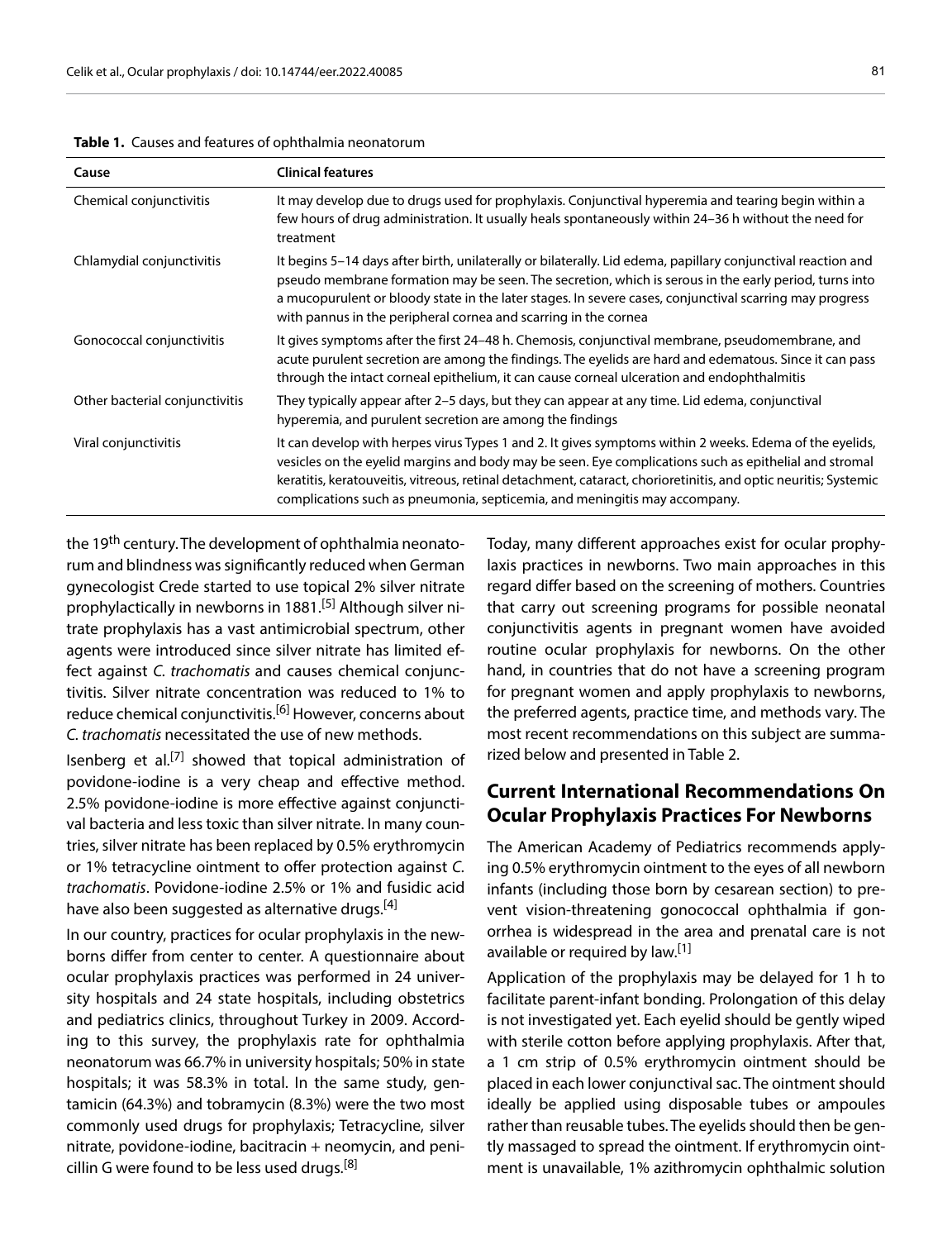| Institution                                   | <b>Suggestions</b>                                                                                                                                                                                                                                                                  |
|-----------------------------------------------|-------------------------------------------------------------------------------------------------------------------------------------------------------------------------------------------------------------------------------------------------------------------------------------|
| American Academy of Pediatrics                | 0.5% erythromycin prophylaxis is recommended for all newborns. If erythromycin ointment is not<br>available, 1% azithromycin ophthalmic solution is recommended. If it is not available, 0.3% ciprofloxacin<br>ophthalmic ointment may be considered                                |
| Centers for Disease Control and<br>Prevention | Ocular prophylaxis with erythromycin ointment as a single agent is recommended for all neonates                                                                                                                                                                                     |
| <b>Canadian Pediatric Association</b>         | The recommendations stand for screening all pregnant women, treating the mother, and prophylaxis<br>with erythromycin if necessary. Routine prophylaxis is not recommended                                                                                                          |
| World Health Organization                     | Ocular prophylaxis to all newborns with one of five different agents is recommended: Tetracycline<br>hydrochloride 1% eye ointment, Erythromycin 0.5% eye ointment, povidone-iodine 2.5% solution<br>(water-based), silver nitrate 1% solution, and chloramphenicol 1% eye ointment |
| T.R. Ministry of Health                       | Prophylaxis with the appropriate preparation chosen by the health care provider is recommended for all<br>newborns                                                                                                                                                                  |
| <b>Turkish Ophthalmology Society</b>          | Prophylaxis with erythromycin 0.5% or 2.5% povidone-iodine or azithromycin eye drops is<br>recommended for all newborns                                                                                                                                                             |
| <b>Turkish Neonatology Society</b>            | Since 0.5% erythromycin and 1% tetracycline eye drops are not available in the country, it is<br>recommended to use 0.3% gentamicin or 0.3% tobramycin instead                                                                                                                      |

**Table 2.** Recommendations of health institutions for ocular prophylaxis in newborns

is recommended. If 1% azithromycin ophthalmic solution is unavailable, 0.3% ciprofloxacin ophthalmic ointment may be considered a less suitable alternative. Prophylaxis with topical antimicrobial agents is mandated by law in many regions, as it is highly effective in preventing blindness from gonococcal neonatal ophthalmia. Although these obligations have been abandoned in many countries over the past few decades, they have remained effective in the United States. The American Academy of Pediatrics advocates for legislation that allows the adoption of alternative strategies to prevent neonatal ophthalmia while supporting the reassessment of the continuing necessity of legal mandates in the United States for universal neonatal ocular prophylaxis.

The Centers for Disease Control and Prevention recommends ocular prophylaxis with erythromycin ointment as a single agent for all newborns in the first 24 h after birth.  $[9]$  In addition to ongoing routine ocular prophylaxis, recommendations for focusing on prenatal screening for *N. gonorrhoeae* also exist.

In Canada, current practices are different. Neonatal ocular prophylaxis with erythromycin, the only agent currently available in Canada, is not routinely recommended.<sup>[10]</sup> Pediatricians and other physicians caring for newborns are advised to advocate repealing regulations for ocular prophylaxis in areas currently required by law. Instead of neonatal ocular prophylaxis screening of mothers is recommended. All pregnant women should be screened for *N. gonorrhoeae* and *C. trachomatis* infections at the first prenatal visit. Those who are infected should be treated during pregnancy, tested after treatment to ensure therapeutic success, and retested in the third trimester or, if that does not happen, during delivery. Their partners should also be treated. Women who are negative but at risk of contracting the disease should be screened once again later in pregnancy. For women not in a stable monogamous relationship, rescreening should be considered in the third trimester for *N. gonorrhoeae*, *C. trachomatis*, and other sexually transmitted diseases. Pregnant women who are not screened during pregnancy should be screened during delivery for *N. gonorrhoeae* and *C. trachomatis*.

On the other hand, the World Health Organization (WHO) guidelines recommend topical ocular prophylaxis for all neonates, for the prevention of gonococcal and chlamydial ophthalmia neonatorum.[11] For ocular prophylaxis, the WHO recommends one of the following options for topical application to both eyes immediately after birth:

- a. Tetracycline hydrochloride 1% eye ointment
- b. Erythromycin 0.5% eye ointment
- c. Povidone-iodine 2.5% solution (water-based)
- d. Silver nitrate 1% solution
- e. Chloramphenicol 1% eye ointment.

Cost and local resistance may determine drug choice for erythromycin, tetracycline, and chloramphenicol in gonococcal infection. When applying the topical treatment, care should be taken not to touch the eye tissue and to provide a water-based povidone-iodine solution.